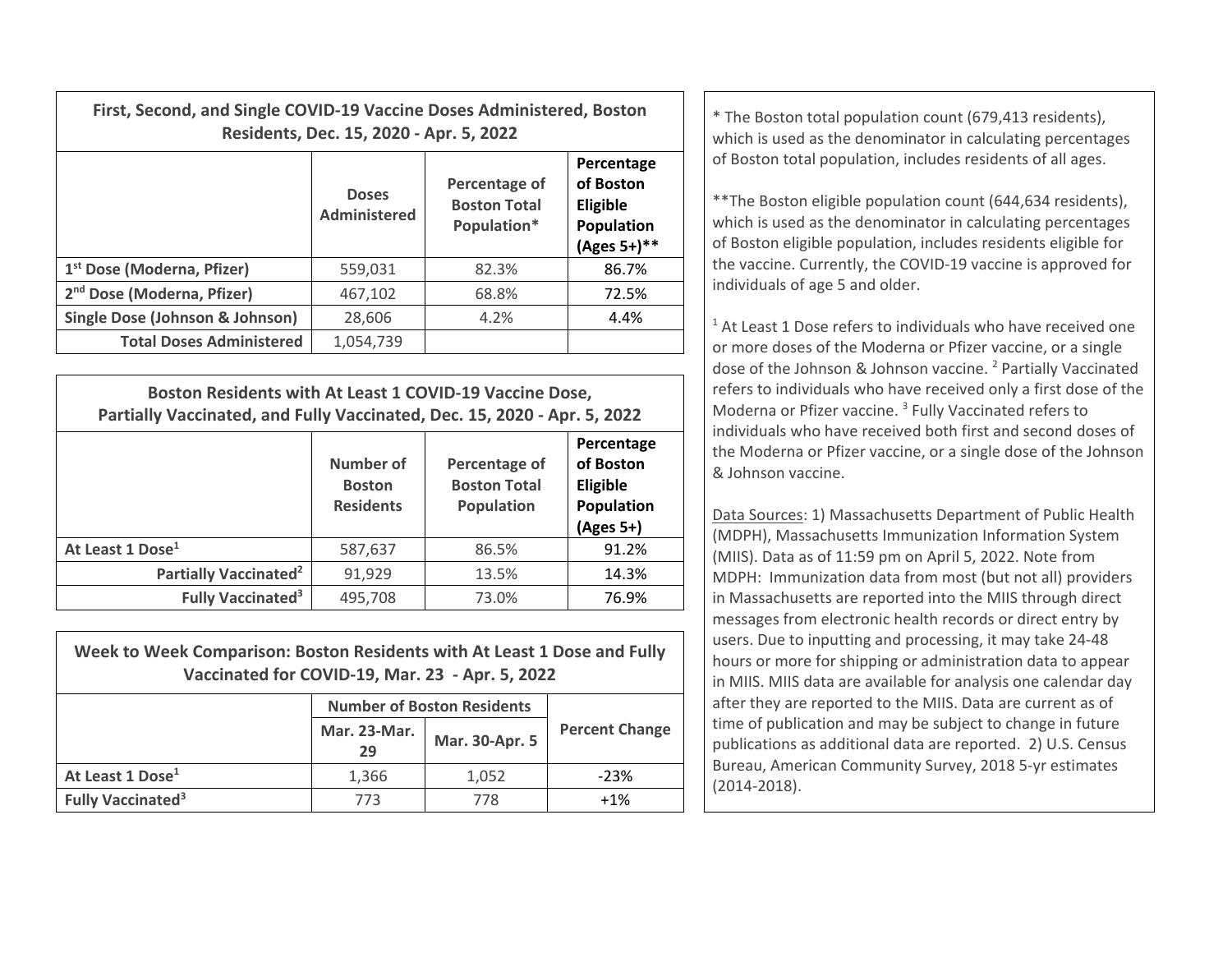

\* Total number of individuals receiving their initial dose in the 10‐week period.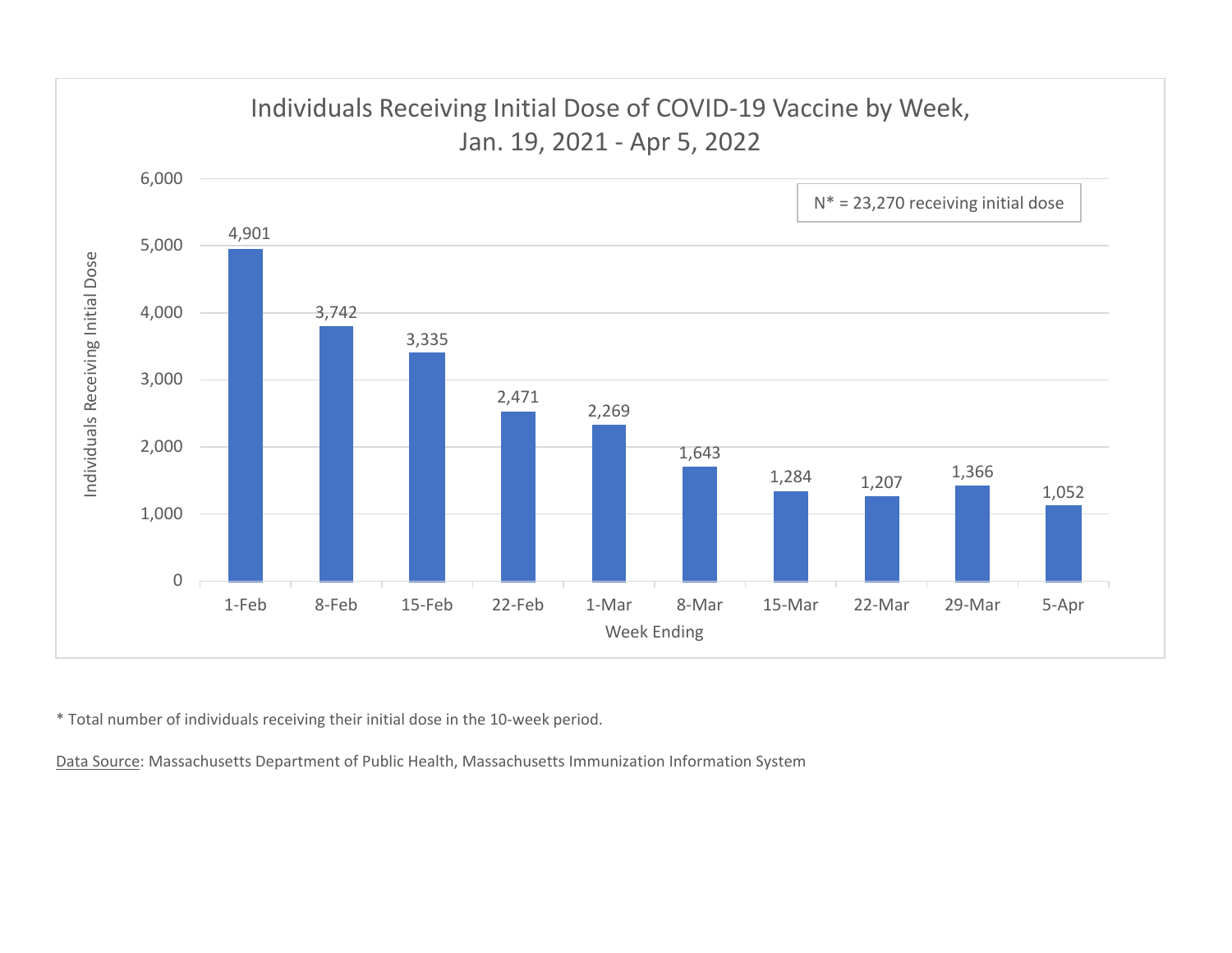

\* Total number of individuals receiving their final dose in the 10‐week period.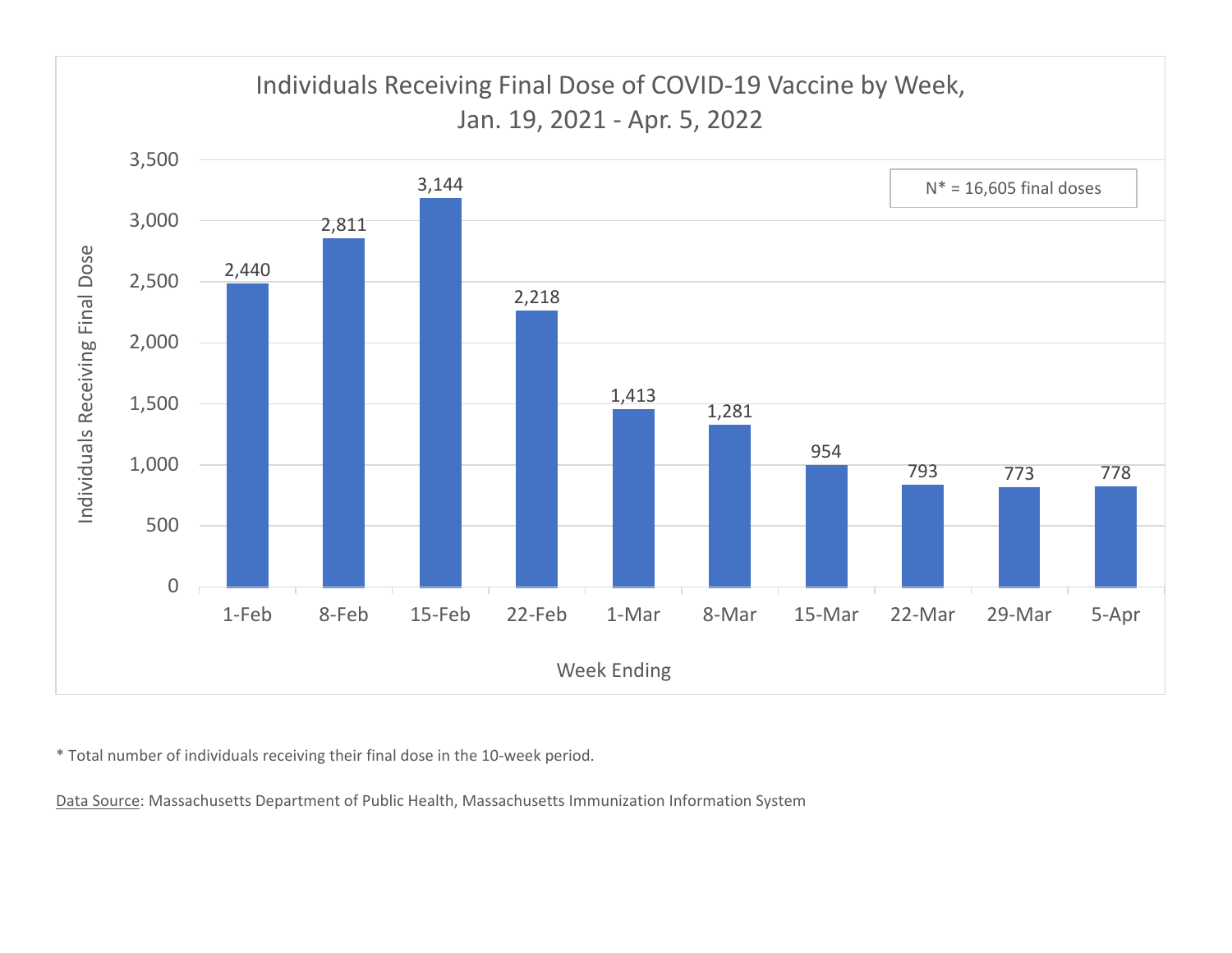

\* Varies from Total N of Individuals with At Least 1 Dose (587,637) due to missing age data for 8 individuals.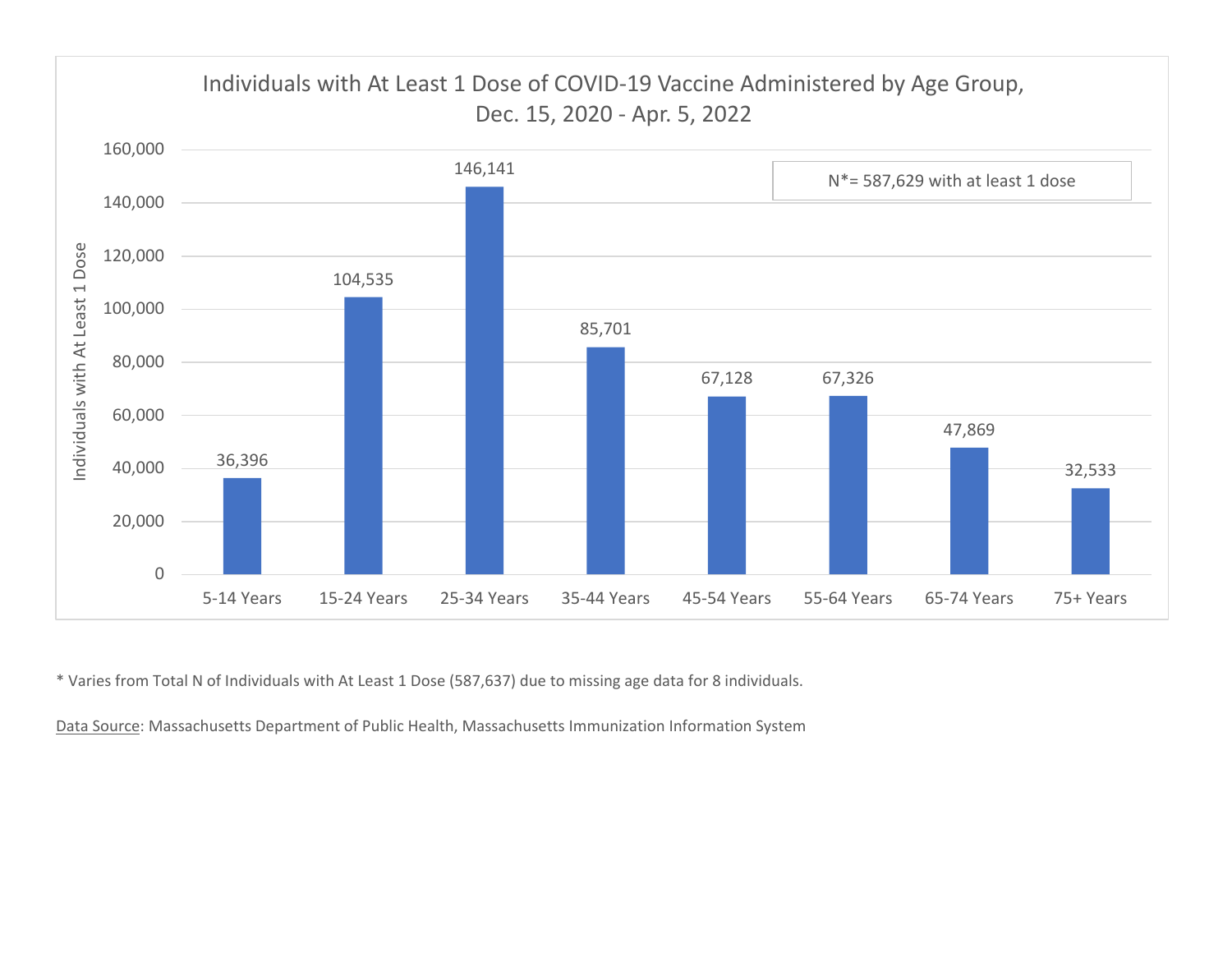

\* Varies from Total N of Individuals with At Least 1 Dose (587,637) due to missing age data for 8 individuals.

In accordance with CDC practices, BPHC has capped the percent of population coverage metrics at 99.9%. These metrics could be greater than 99.9% for multiple reasons, including census denominator data not including all individuals that currently reside in the county (e.g., part time residents) or potential data reporting errors. Estimates may change as new data are made available.

Percentage of overall Boston population with at least 1 dose <sup>=</sup> 86.5%.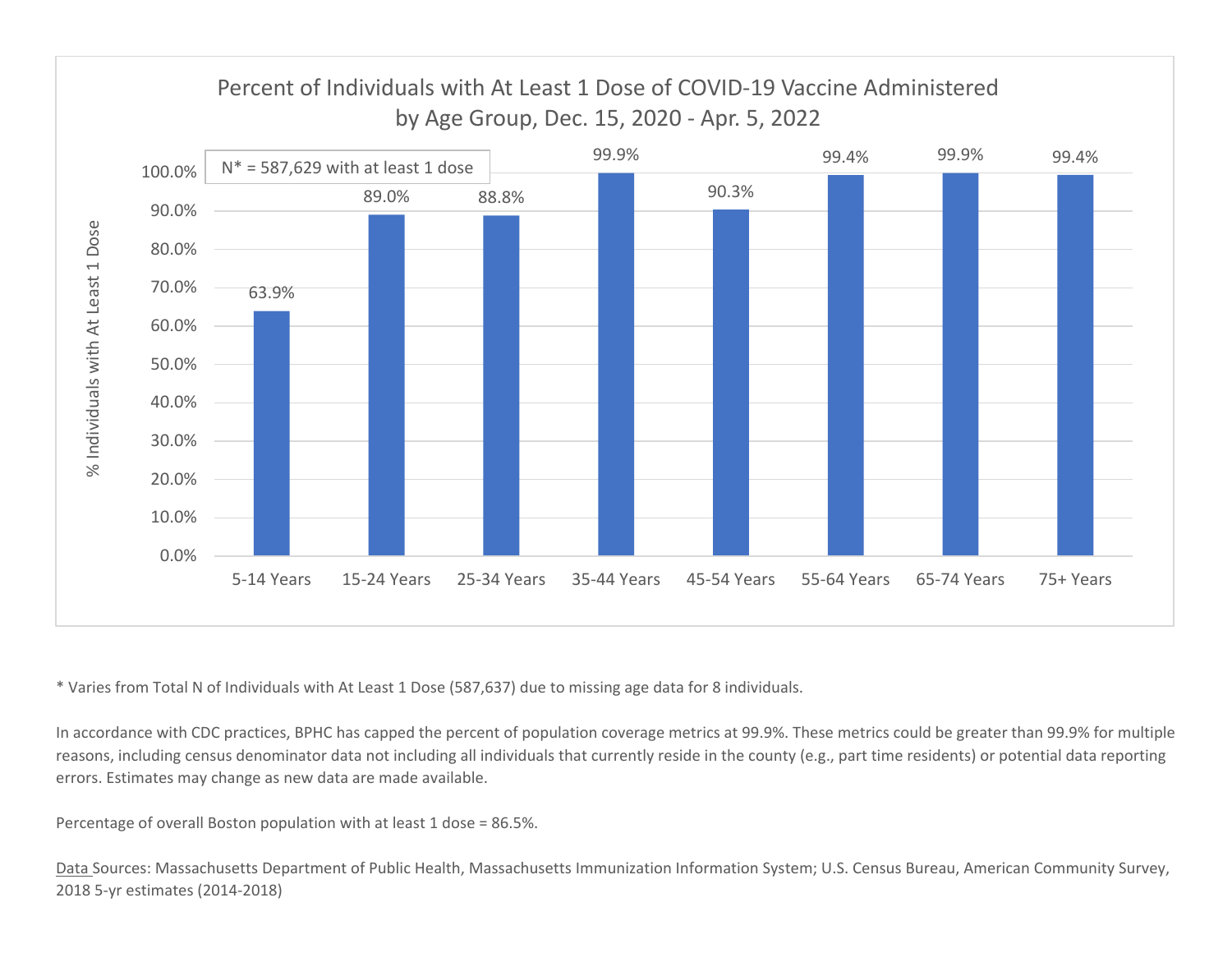

\* Varies from Total N of Fully Vaccinated Individuals (495,708) due to missing age data for 2 individuals.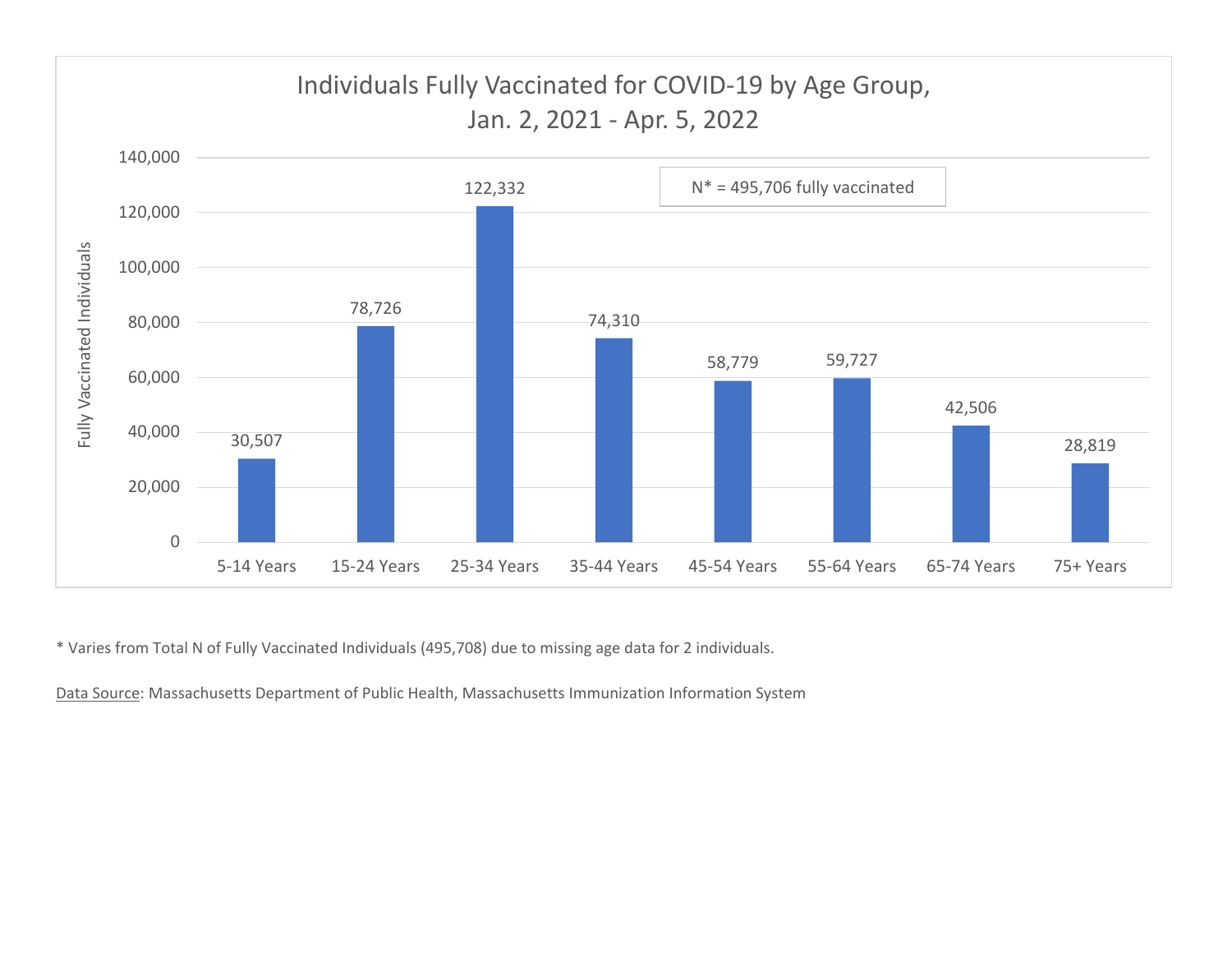

\* Varies from Total N of Fully Vaccinated Individuals (495,708) due to missing age data for 2 individuals.

Percentage of overall Boston population fully vaccinated <sup>=</sup> 73.0%.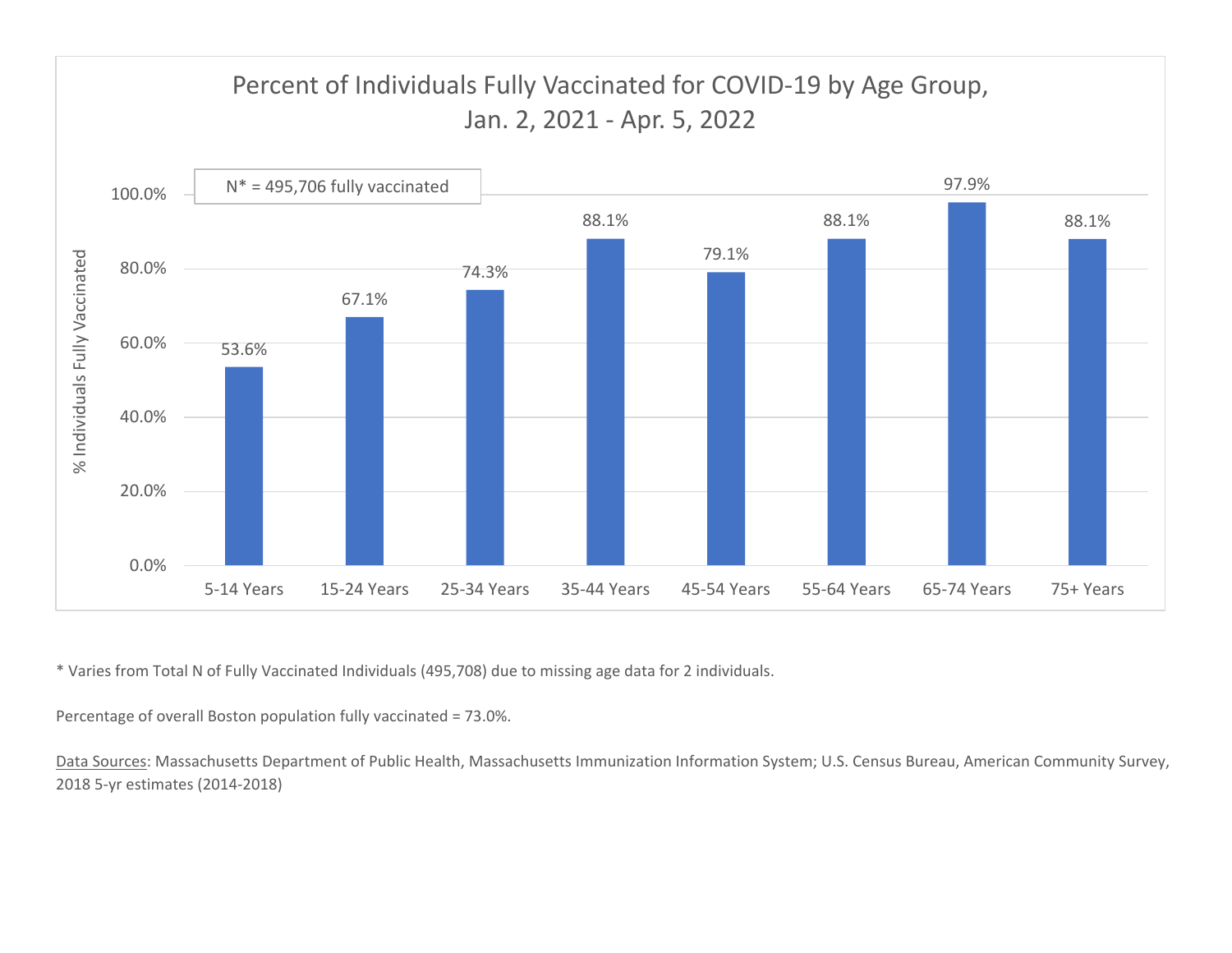

Asian/PI <sup>=</sup> Asian, Native Hawaiian, and Pacific Islander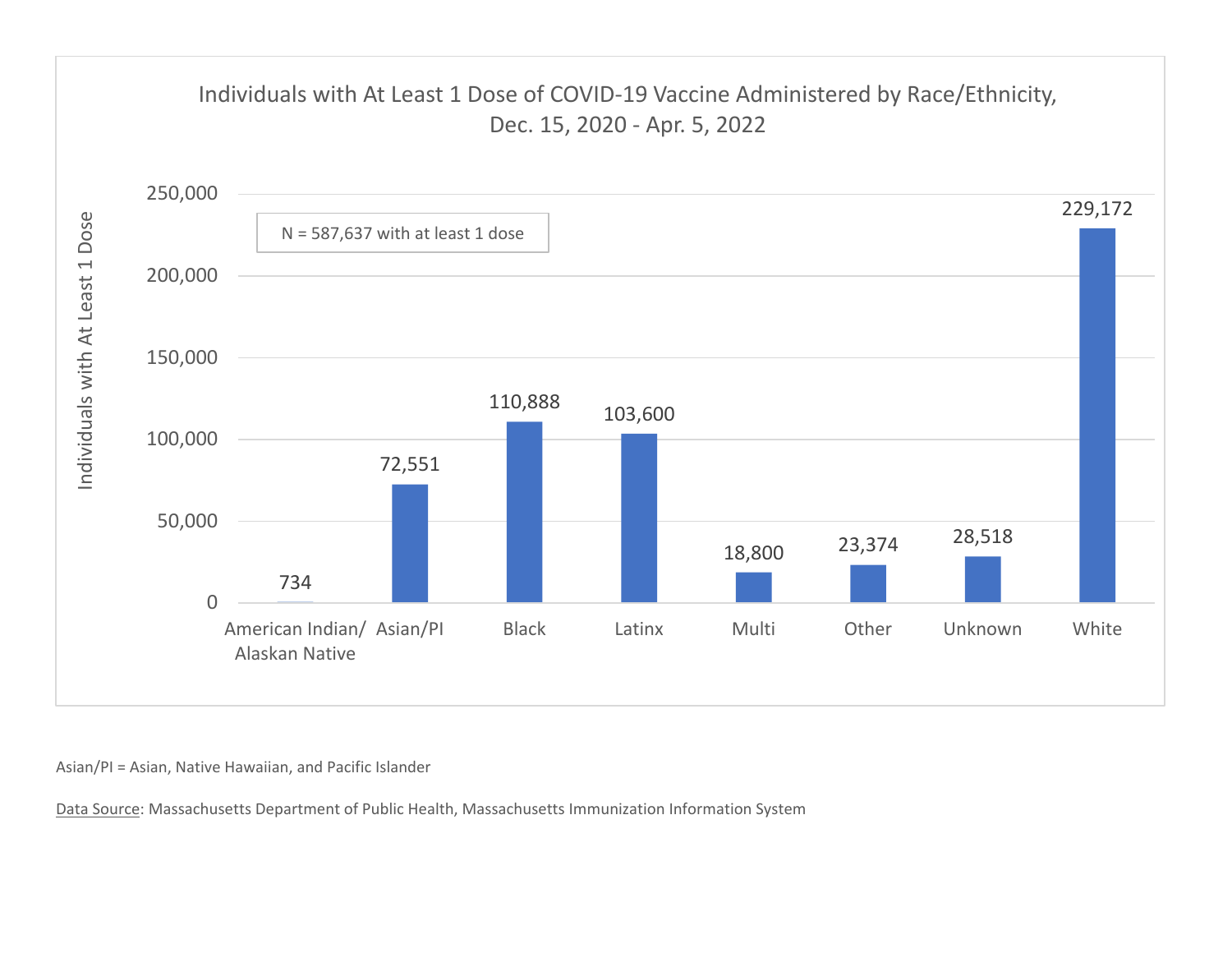

Asian/PI <sup>=</sup> Asian, Native Hawaiian, and Pacific Islander

\* Varies from Total N of Individuals with At Least 1 Dose (587,637) because data for residents who identify as Multiracial, Other, or Unknown are not included in this chart due to lack of comparable population data.

Percentage of overall Boston population with at least 1 dose <sup>=</sup> 86.5%.

In accordance with CDC practices, BPHC has capped the percent of population coverage metrics at 99.9%. These metrics could be greater than 99.9% for multiple reasons, including census denominator data not including all individuals that currently reside in the county (e.g., part time residents) or potential data reporting errors. Estimates may change as new data are made available.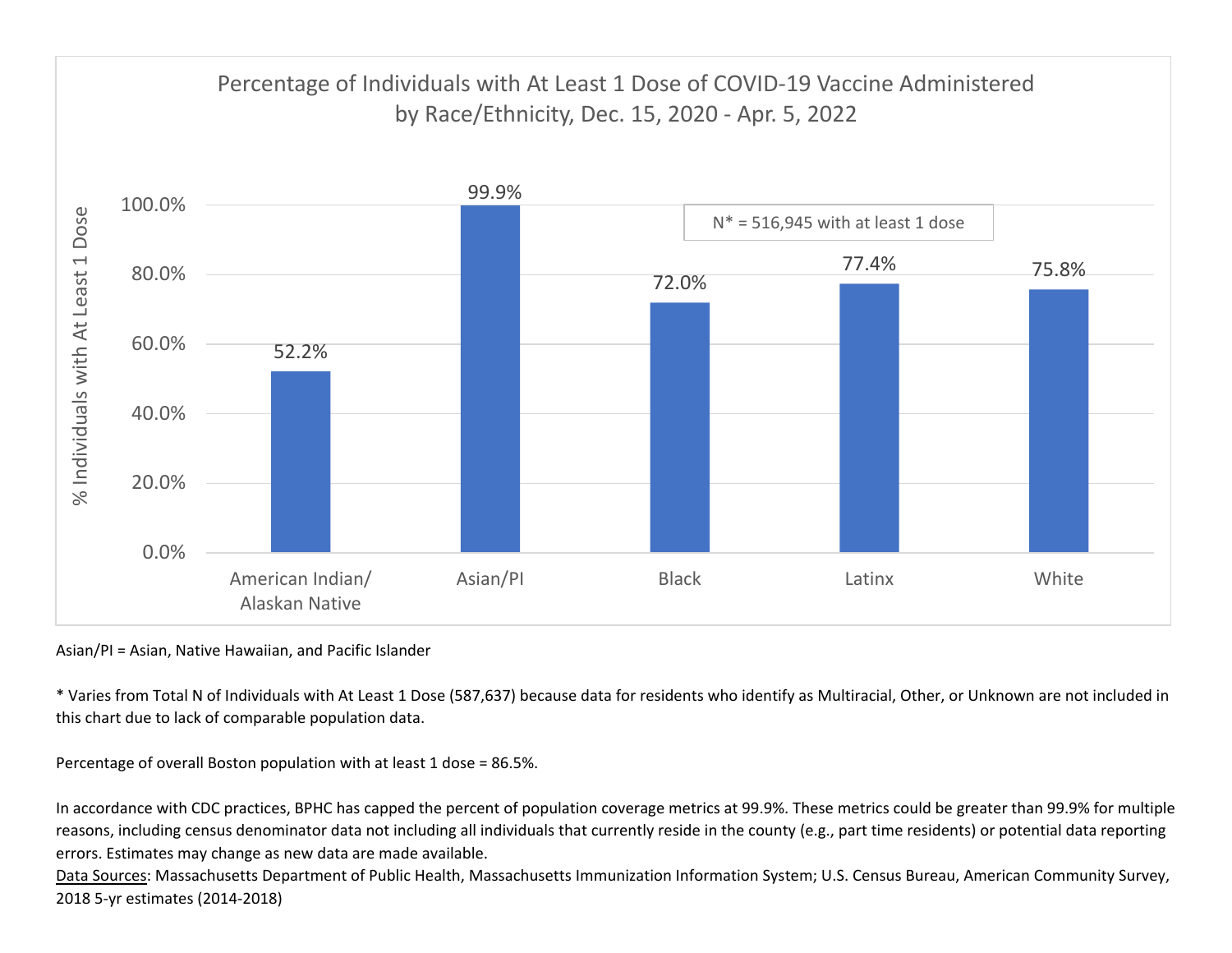

Asian/PI <sup>=</sup> Asian, Native Hawaiian, and Pacific Islander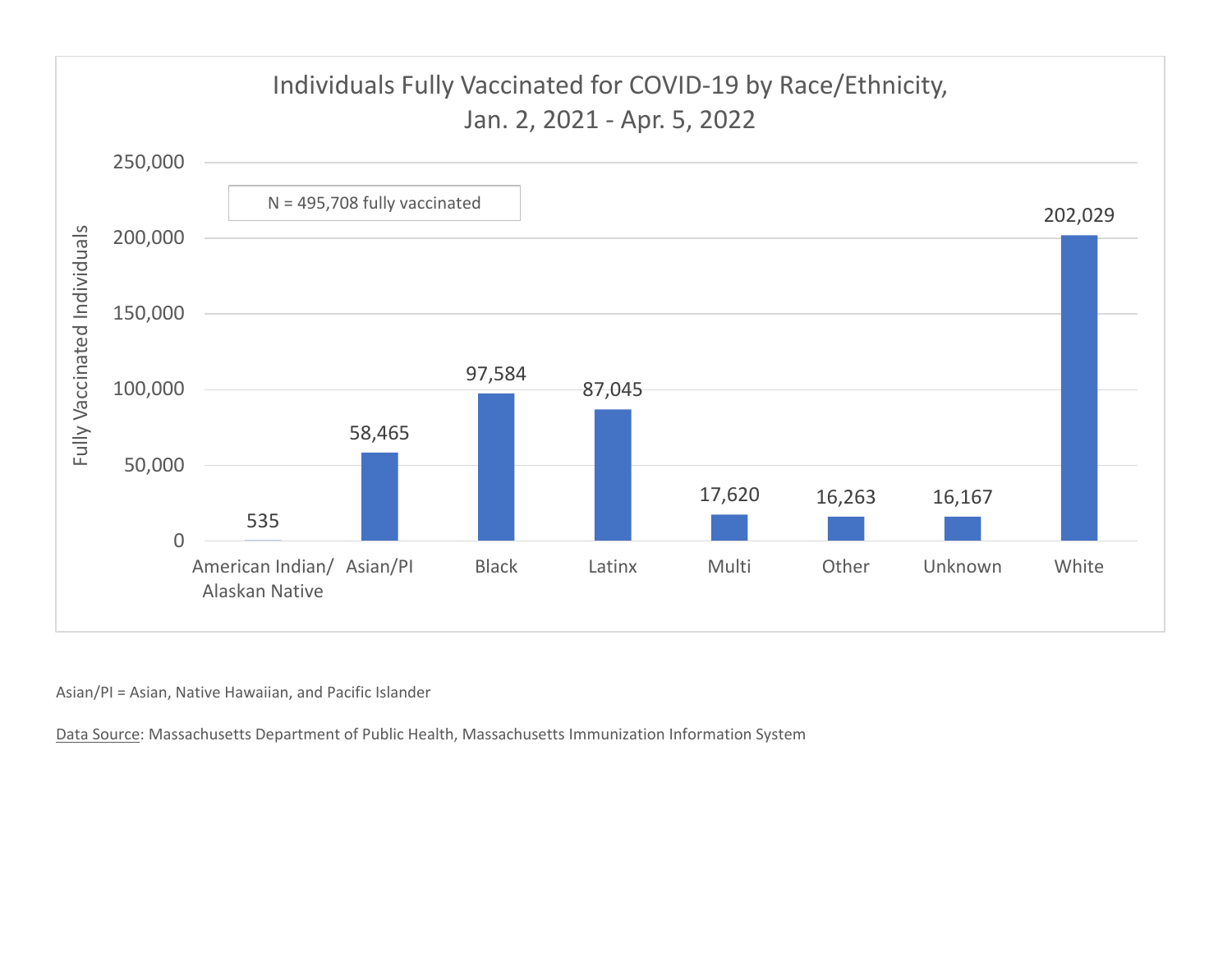

## Asian/PI <sup>=</sup> Asian, Native Hawaiian, and Pacific Islander

\* Varies from Total N of Fully Vaccinated Individuals (495,708) because data for residents who identify as Multiracial, Other, or Unknown are not included in this chart due to lack of comparable population data.

Percentage of overall Boston population fully vaccinated <sup>=</sup> 73.0%.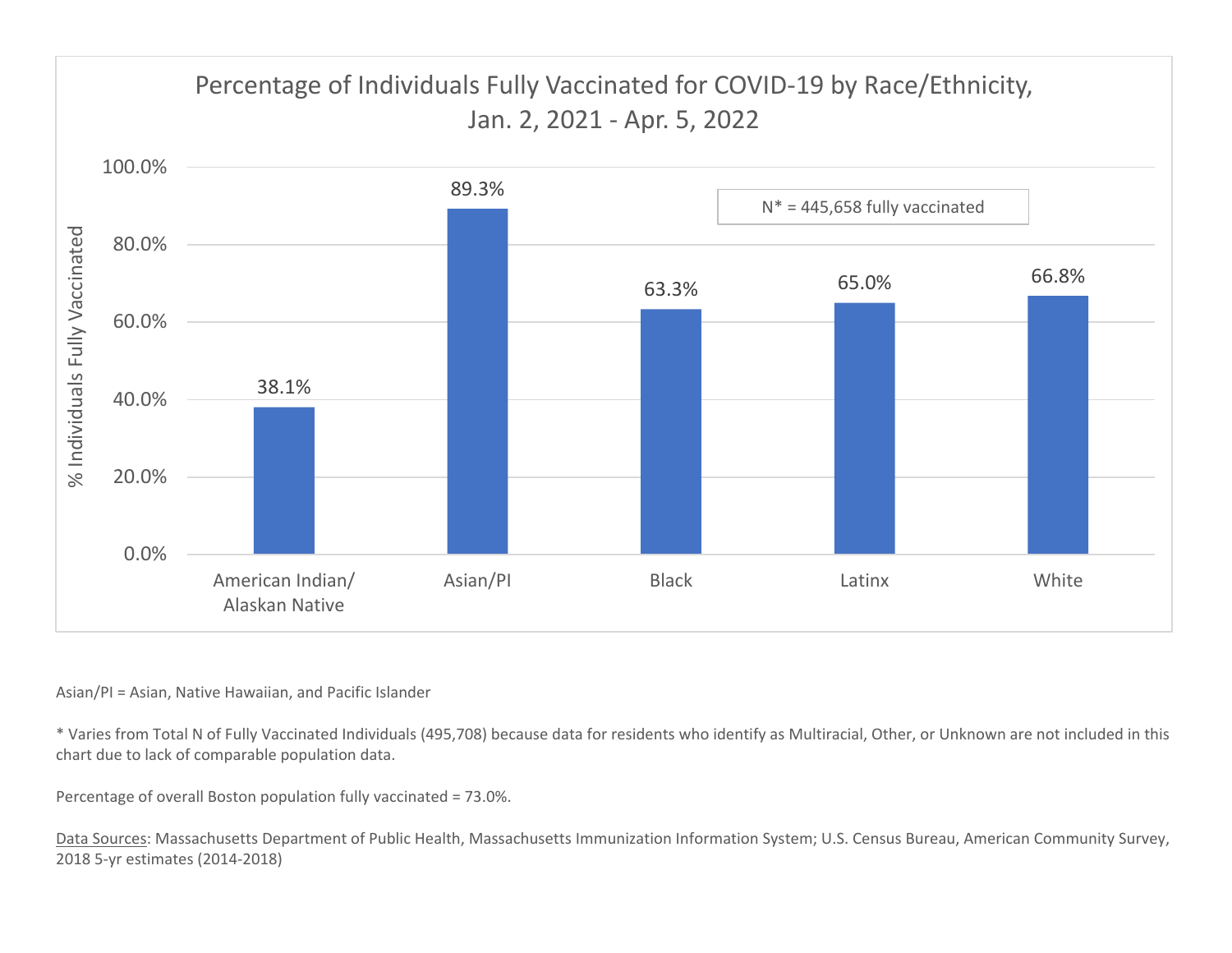

BB/BH/DT/NE/WE <sup>=</sup> Back Bay/Beacon Hill/Downtown/North End/West End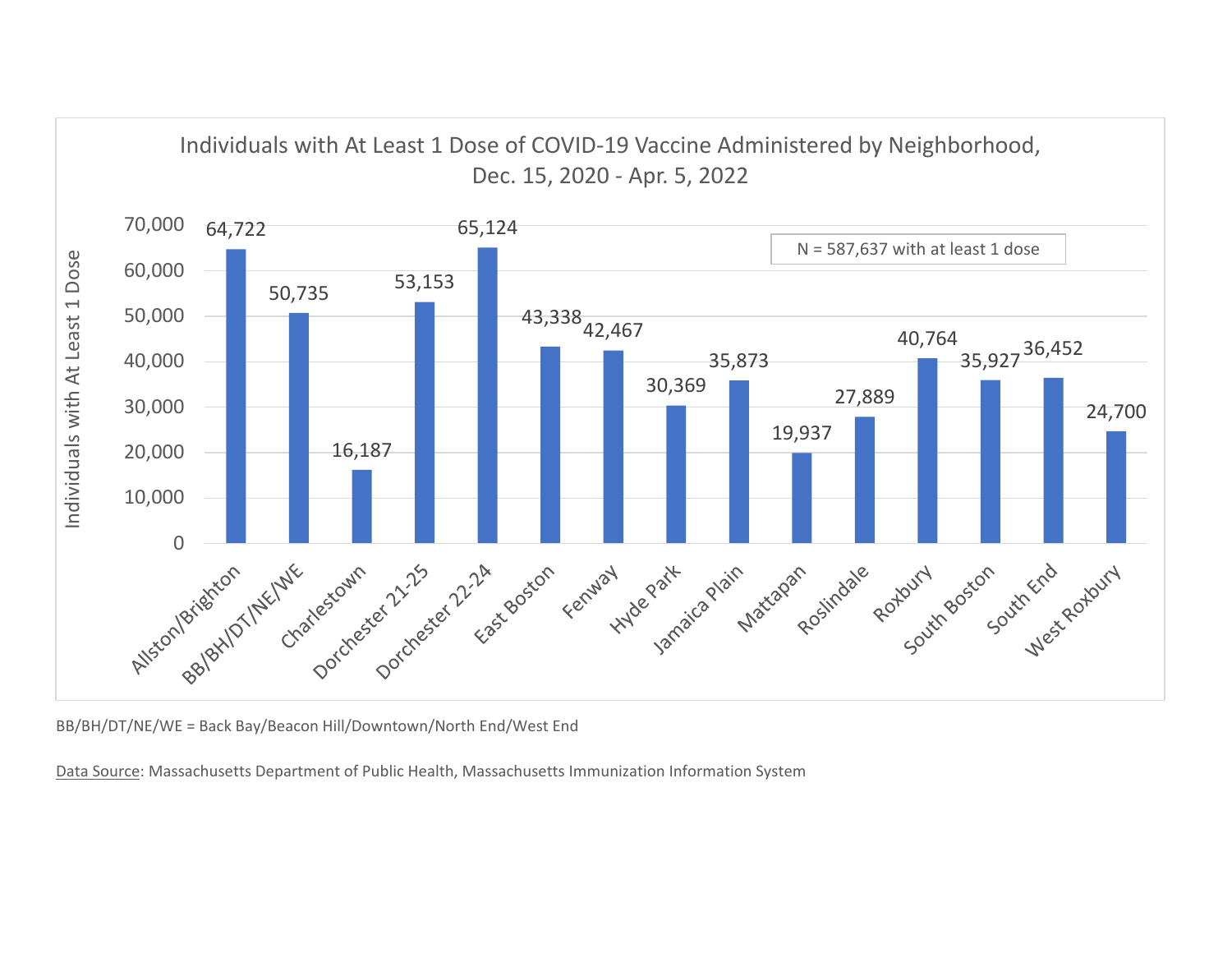

BB/BH/DT/NE/WE <sup>=</sup> Back Bay/Beacon Hill/Downtown/North End/West End

Percentage of overall Boston population with at least 1 dose <sup>=</sup> 86.5%.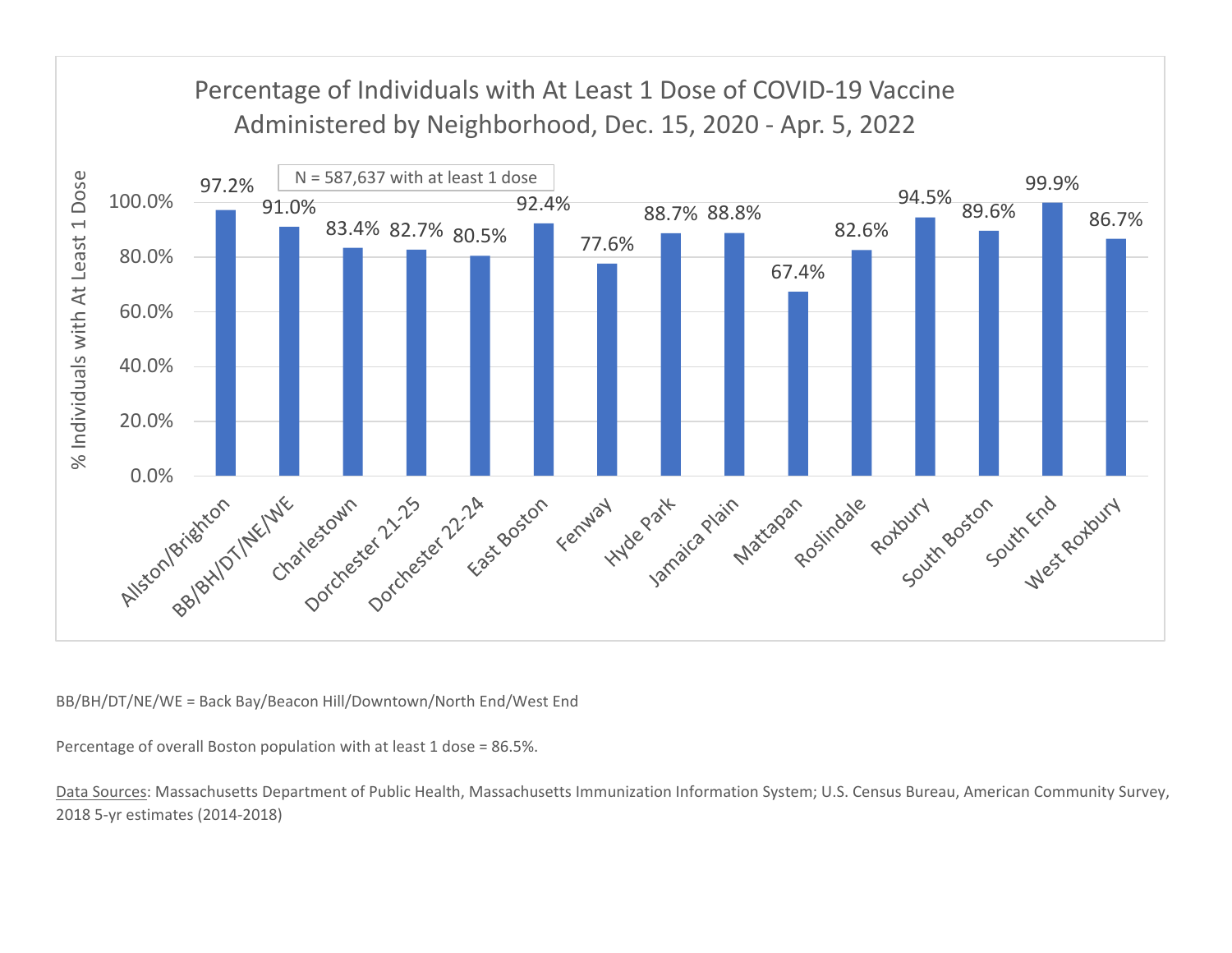

BB/BH/DT/NE/WE <sup>=</sup> Back Bay/Beacon Hill/Downtown/North End/West End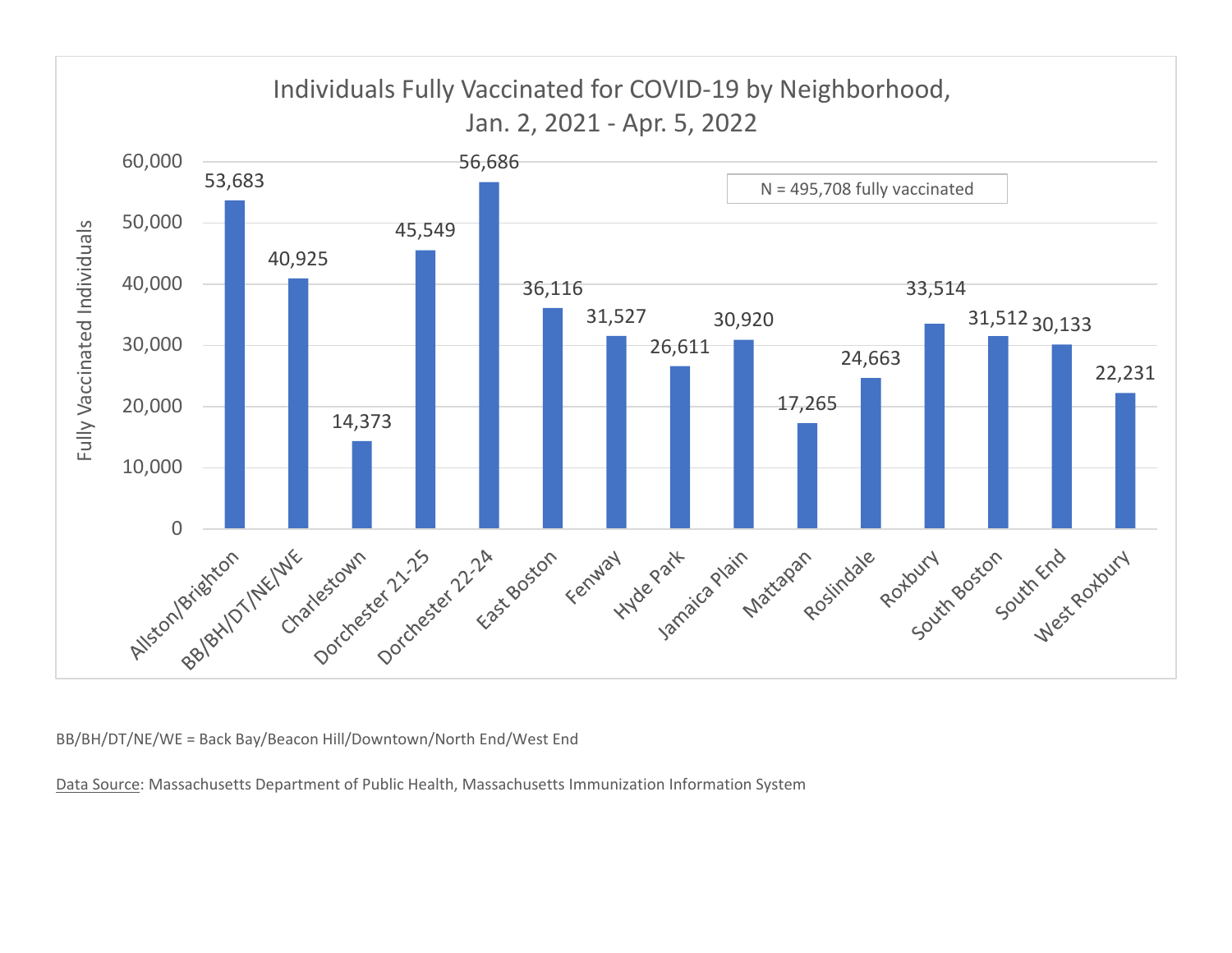

BB/BH/DT/NE/WE <sup>=</sup> Back Bay/Beacon Hill/Downtown/North End/West End

Percentage of overall Boston population fully vaccinated <sup>=</sup> 73.0%.